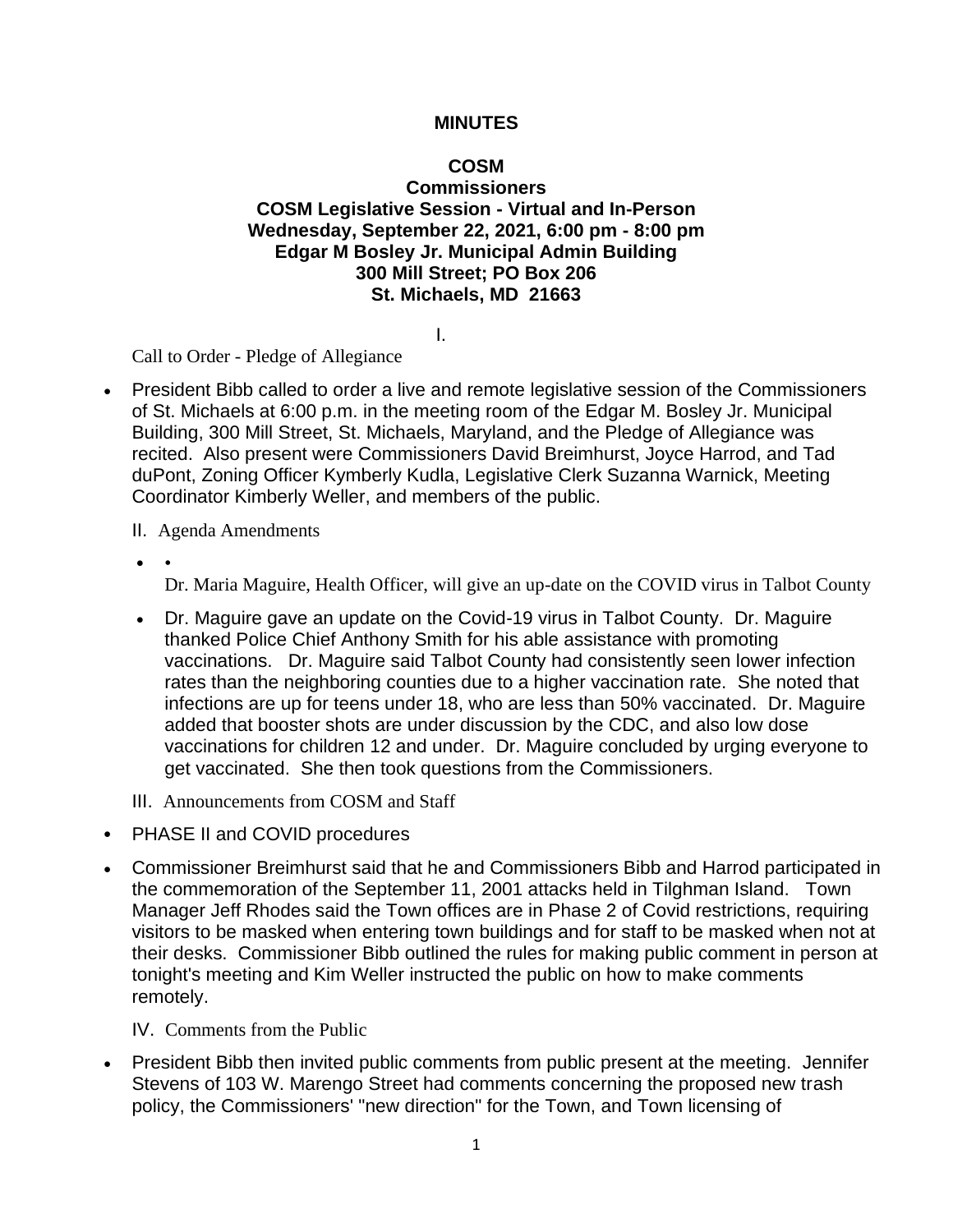businesses. Douglas Seward of W. Marengo asked Commissioner duPont to explain the reason for the licensing of Town businesses. Terry Knopp of Foxy's Grill, Mulberry Street, asked how the Commissioners measure success in light of their cutting of the marketing budget. Eric Bridges suggested utilizing a database or spreadsheet with contact information on the businesses. President Bibb then called for comments from public zoom participants. Casey Bridges said she was owner of the Preppy Redneck and the building housing that business, as well as other properties in St. Michaels. Mrs. Bridges urged the Commissioners to contact businesses to explain their policies. John Novak of W. Chestnut Street praised the Commissioners for hearing the issues and supported their work thus far. Joel Danick of Perry Cabin Drive provided a perspective of St. Michaels over 17 years as a resident. Mr. Danick said his concern was taxes that may have to go up to support outsourcing of services. He urged the Commissioners to be very clear on their intentions so that people can make the personal decisions they have to make. Mike Estrella of E. Chew Avenue asked specifically about the compensation for the Town Manager. There were no additional public comments.

- V. Consent Agenda for Event Permits Reclaimed Annual Tent Sale
- -- Application for Annual Fall Market Event from Reclaimed on October 6th 12th, for a private store event in private parking lot behind store at 114 S. Talbot Street; hours from 9 am - 6 pm daily; paid \$100.00 for event fee (not a non-profit event) -- SEE PERMIT FOR MORE INFORMATION
- President Bibb said the Consent Agenda had one event for discussion a reclaimed furniture tent sale event conducted by an in Town business on private property . Mrs. Warnick said the business has had this sale every year for the past eight years and has paid the Town fee required of a private business to hold this event. The Commissioners had a brief discussion, after which President Bibb called for a motion to approve the event permit. Commissioner Breimhurst made the motion to approve the Consent agenda as presented. Commissioner Khalil seconded it and the motion passed on a roll call vote of 5-0 in favor.

### VI. Items for Discussion

Business Association request for Fall Decorating in Town

- The Commissioners heard Debra Olms, Chairman of the Fall Into St. Michaels decorating committee. Ms. Olms requested permission to move forward with the group's plans to decorate the Town for the season. The Commissioners were in agreement that the plans should go ahead.
- •

Patrolling at Festivals

- Chief will discuss using outside security at events
- Chief Smith outlined the Town's needs for security at special events. Chief Smith said that private security at events was good, but once the visitors leave the event venue, they are the security responsibility of the Town's police force. Chief Smith asked for additional manpower to support St. Michaels during major events. Chief Smith said